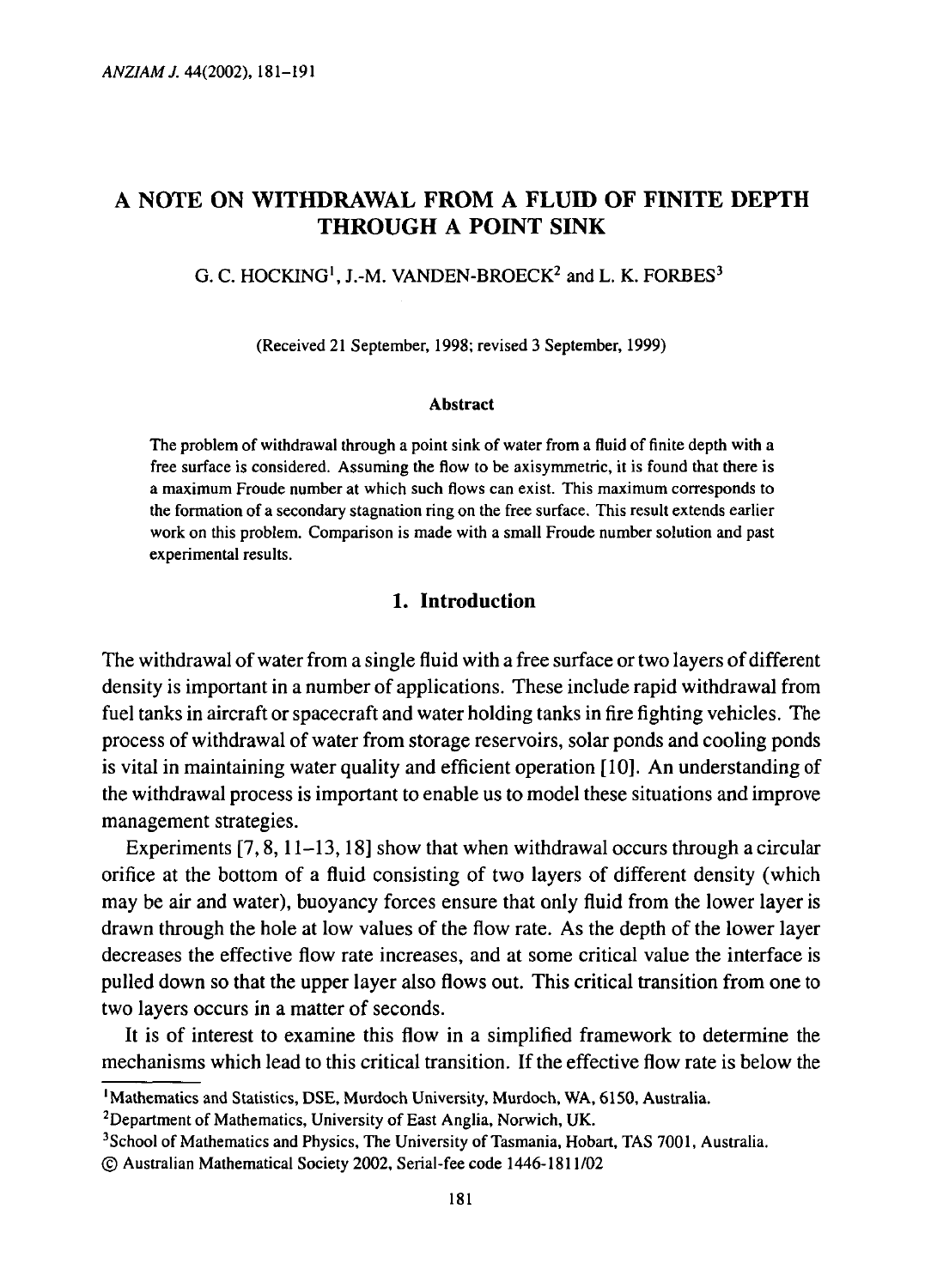critical value, the flow can be modeled as a single-layer flow with gravity *g* replaced by the effective gravity  $g' = (\Delta \rho / \rho)g$ , where  $\Delta \rho$  is the difference in density between the two layers and  $\rho$  is some reference density. In this simplified model the fluid is assumed to be inviscid and incompressible and the flow to be steady and irrotational.

The flow can be shown to be characterised by the Froude number,  $F = (m^2/g'H^5)^{1/2}$ , where *m* is the total flux from the point sink and *H* is a length scale. The Froude number can be thought of as the effective flow rate, so an increase in *F* means an increase in flux out through the point sink. We will denote by  $F_c$  the critical Froude number at which the interface (between two fluids of different density) or free surface is drawn down into the sink.

If the fluid is of infinite depth, Forbes and Hocking [4] and Vanden-Broeck and Keller [17] have shown that for small values of the Froude number there is a stagnation point directly above the point sink on the interface. As the flow rate increases the flow breaks down when a stagnation ring forms on the free surface a short distance from the central stagnation point. Vanden-Broeck and Keller [17] examined the nature of this stagnation ring.

In the case of a finite depth fluid, Forbes *et al.* [6] used a distributed singularity method to obtain solutions for a Froude number up to a value of  $F = 1.5$ , but were unable to obtain solutions at higher values. No stagnation ring was observed to form on the free surface and no reason was found to explain the breakdown of the solutions. In this paper a modification of the numerical scheme used by Forbes and Hocking [4] is used to extend solutions to higher values of *F,* and it is found that the stagnation ring forms in this case also, as in the case of axisymmetric flow from a fluid of infinite depth.

There exists an analogous problem of withdrawal through a line sink, and there is a much greater amount of literature on this problem, see for example [3,9,14-16]. In this two dimensional problem, solutions both with a stagnation point on the surface and others with a downward cusp above the sink have been obtained. In the two dimensional case, Hocking [9] showed that these cusp solutions appear to be the event which precedes the critical transition to two layer flow. No cusped solutions have ever been found in the problem of axisymmetric flow into a point sink.

In Section 2, the model is formulated, and in Section 3 the first term of a small Froude number expansion is obtained. Section 4 describes the numerical scheme that is used to solve this system, and Section 5 discusses the results in the context of other work on this problem.

### **2. Problem formulation**

The steady, axisymmetric, irrotational motion of an inviscid, incompressible fluid of finite depth in three dimensions is to be examined. The fluid lies beneath a free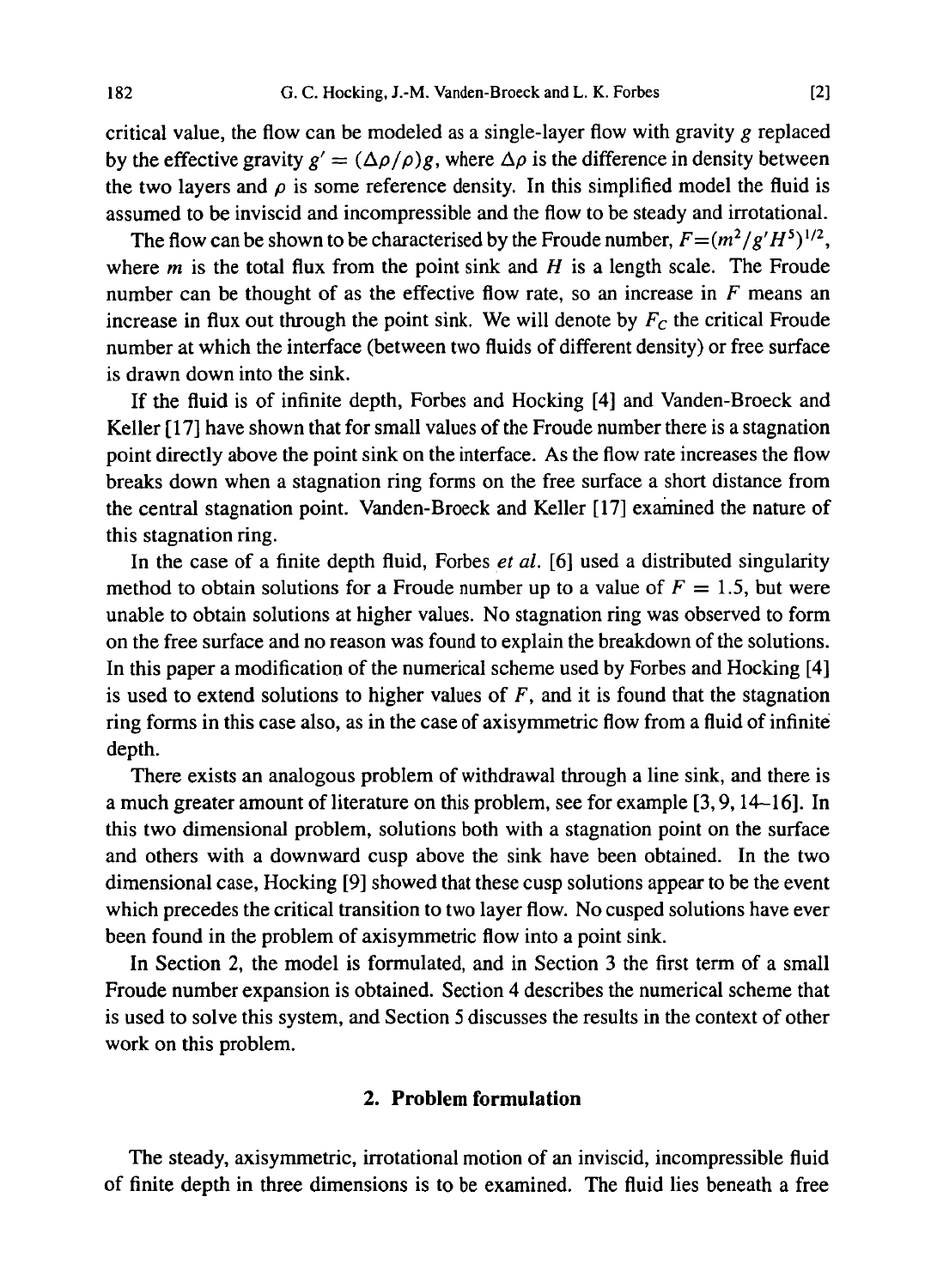surface and is being drawn out through a point sink situated on the bottom of the fluid at a depth *H.* Figure 1 shows the configuration of the flow domain.



FIGURE 1. Figure defining the problem under consideration.

In cylindrical polar  $(r, \theta, z)$  coordinates this becomes a two dimensional problem in  $(r, z)$  if we assume the flow to be axisymmetric, and there exists a velocity potential  $\Phi$  such that

$$
\nabla^2 \Phi(r, z) = \Phi_{rr} + \frac{\Phi_r}{r} + \Phi_{zz} = 0, \qquad (2.1)
$$

where the origin of the coordinate system is situated on the free surface directly above the sink, which is on the bottom at  $(r, z) = (0, -H)$ . As the sink is approached, this velocity potential must have the correct behaviour, which is

$$
\Phi \to \frac{m}{4\pi\sqrt{r^2 + (z+H)^2}} \quad \text{as } (r, z) \to (0, -H)
$$

where *m* is the total flux from the region.

There can be no flow through the solid bottom boundary, so that

$$
\nabla \Phi \cdot \mathbf{k} = 0, \quad z = -H. \tag{2.2}
$$

On the free surface (or interface), a kinematic condition

$$
\Phi_z = \Phi_r \zeta_r, \quad \text{on } z = \zeta(r), \tag{2.3}
$$

must be satisfied. In addition a dynamic condition which ensures that pressure is constant along the free surface must be applied. If we non-dimensionalise with respect to the velocity  $m/H^2$  and the length  $H$ , this condition can be written as

$$
\hat{\zeta}(\hat{r}) + \frac{1}{2}F^2(\hat{\Phi}_r^2 + \hat{\Phi}_z^2) = 0, \quad \text{on } \hat{z} = \hat{\zeta}(\hat{r}), \tag{2.4}
$$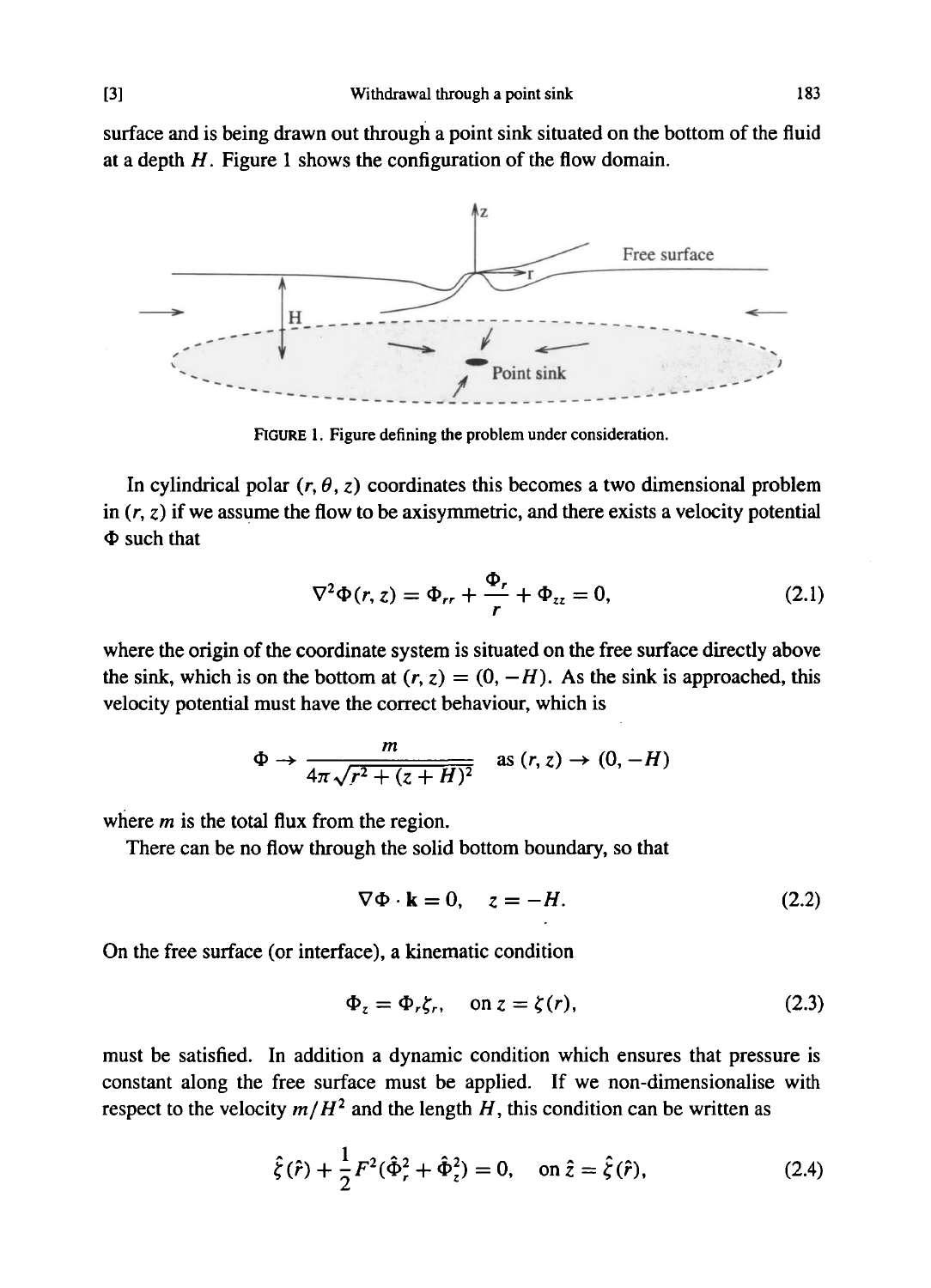

FIGURE 2. Surfaces used in derivation of the integral equation (2.6).

where  $F = \sqrt{m^2/gH^5}$  is the Froude number. The form of the other equations is unchanged if the dimensional variables are replaced by their nondimensional equivalents. Henceforth we will drop the hat for convenience and work in nondimensional variables..

In order to formulate a mathematical problem to solve for this flow, we modify the derivation used in Forbes and Hocking [4], and use Green's second identity to derive an integral equation for the unknown harmonic function  $\Phi(r, z)$ . An image-free surface must be placed on the other side of the line  $z = -1$ , so that by symmetry the combination satisfies the condition of no flow normal to the bottom of the region (2.2).

Let point *Q* be a fixed point on the free surface with coordinates  $(r, \theta, \zeta(r))$  in cylindrical polar coordinates. Let  $P(\alpha, \beta, \mu)$  be another point which is free to move over the same surface. Following the derivation in [4], we note that  $\Phi$  is an harmonic function over the full region except at the sink itself, and then define another function,

$$
\Psi = \frac{1}{R_{PQ}} = \frac{1}{[r^2 + \alpha^2 - 2r\alpha \cos(\beta - \theta) + (z - \mu)^2]^{1/2}},
$$
(2.5)

which is also analytic except when *P* and *Q* are the same point.

Invoking Green's identity over the surfaces indicated in Figure 2, including the free surface and its image, a hemisphere omitting the point  $Q$ , a sphere omitting the sink and a cylindrical surface as  $r \rightarrow \infty$ , we obtain an integral equation of the form

$$
2\pi \Phi(Q) = \frac{2}{(r^2 + (z+1)^2)^{1/2}} - \iint_{S_r} \Phi(P) \frac{\partial}{\partial n_P} \left(\frac{1}{R_{PQ}}\right) dS_P
$$

$$
- \iint_{S_B} \Phi(P) \frac{\partial}{\partial n_P} \left(\frac{1}{R_{PQ}}\right) dS_P, \tag{2.6a}
$$
  
where  $S_T$  is the free surface and  $S_B$  is its image. We know that symmetry provides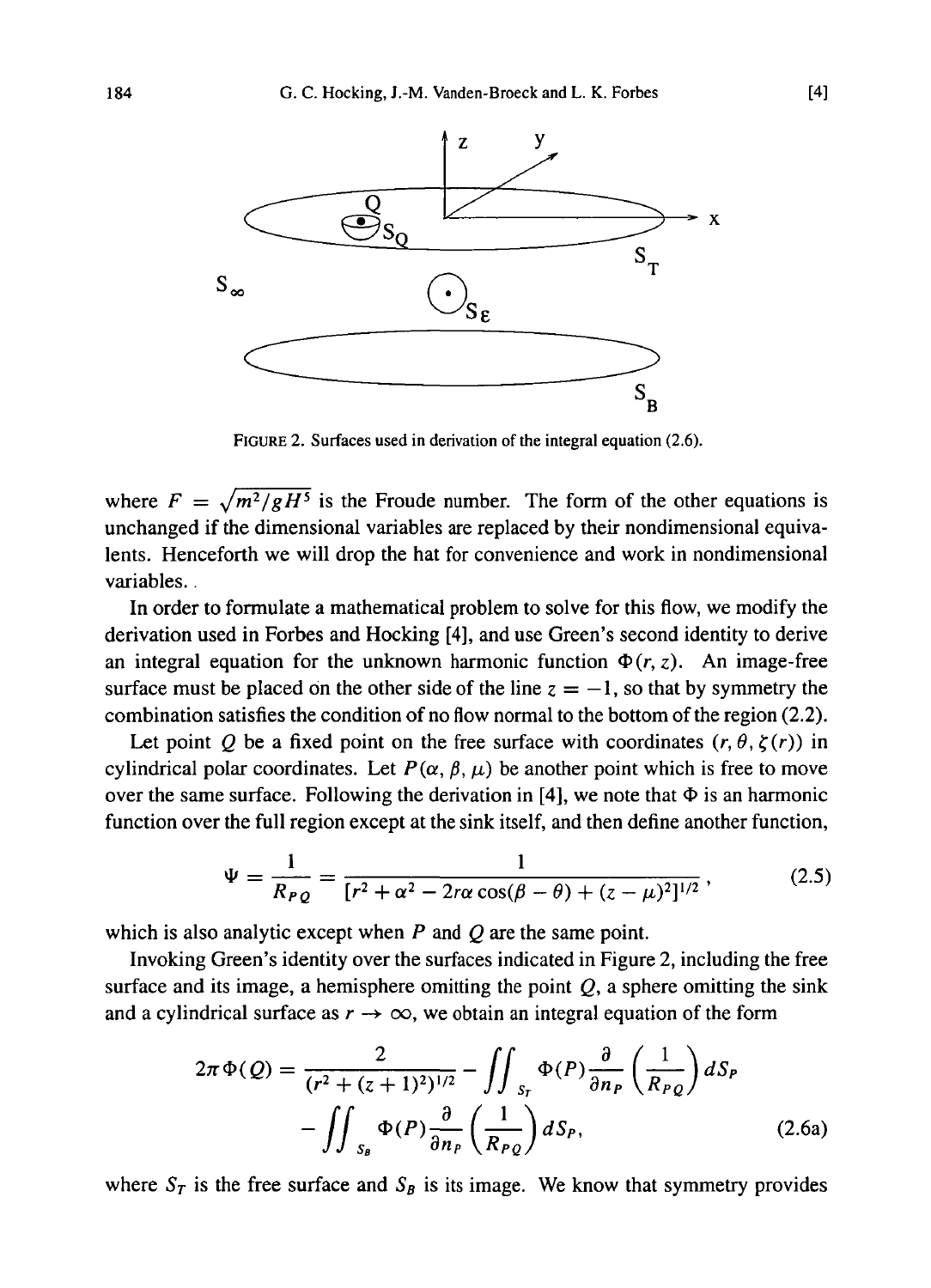a direct relationship between the variables on these two surfaces and we later exploit this fact to allow us to integrate only over the upper surface.

It is very important to notice that (2.6a) can also be written in the forms

$$
2\pi \Phi(Q) = \frac{2}{(r^2 + (z+1)^2)^{1/2}} - \iint_{S_r} [\Phi(P) - \Phi(Q)] \frac{\partial}{\partial n_P} \left(\frac{1}{R_{PQ}}\right) dS_P
$$

$$
- \iint_{S_B} \Phi(P) \frac{\partial}{\partial n_P} \left(\frac{1}{R_{PQ}}\right) dS_P
$$
(2.6b)

and

$$
0 = \frac{2}{(r^2 + (z+1)^2)^{1/2}} - \iint_{S_r} [\Phi(P) - \Phi(Q)] \frac{\partial}{\partial n_P} \left(\frac{1}{R_{PQ}}\right) dS_P
$$

$$
- \iint_{S_\theta} [\Phi(P) - \Phi(Q)] \frac{\partial}{\partial n_P} \left(\frac{1}{R_{PQ}}\right) dS_P.
$$
(2.6c)

The reason for this is that

$$
\iint_{S_r} \frac{\partial}{\partial n_P} \left( \frac{1}{R_{PQ}} \right) dS_P = 0 \text{ and } \iint_{S_\theta} \frac{\partial}{\partial n_P} \left( \frac{1}{R_{PQ}} \right) dS_P = -2\pi
$$

so that these two terms can be added or removed as we choose. That this is true can be shown by noting that the "flux" through any horizontal plane due to the "sink" term  $1/R_{PO}$  is equal to  $-2\pi$ . It turns out that this is very important in obtaining a numerical solution to this problem. In the form  $(2.6a)$  the point  $P = Q$  is singular, and so integrating through it causes a significant loss of accuracy. On the other hand, the form (2.6c) turns out to be numerically unstable as  $F$  increases, as discussed in Forbes *et al.* [6]. The form (2.6b), however, turns out to be both accurate and stable numerically, enabling us to compute solutions until a critical *F* is reached.

Starting with (2.6b) and again following Forbes and Hocking [4], and also noting that on the image surface  $\Phi(\alpha, -2 + \zeta(\alpha)) = \Phi(\alpha, \zeta(\alpha))$ , we arrive at the integral equation

$$
2\pi \Phi(Q) = \frac{2}{(r^2 + (z+1)^2)^{1/2}} - \int_0^\infty (\Phi(P) - \Phi(Q)) \mathcal{K}(a, b, c, d) d\alpha
$$

$$
- \int_0^\infty \Phi(P) \mathcal{K}(e, b, f, d) d\alpha, \qquad (2.7)
$$

in which the kernel function was shown by Forbes and Hocking [4] to be of the form

$$
\mathcal{K}(a, b, c, d) = \frac{2}{\sqrt{c+d}} \left[ \zeta_a \mathbf{K} \left( \frac{2d}{c+d} \right) + \frac{2ar - \zeta_a c}{c-d} \mathbf{E} \left( \frac{2d}{c+d} \right) \right]
$$
(2.8)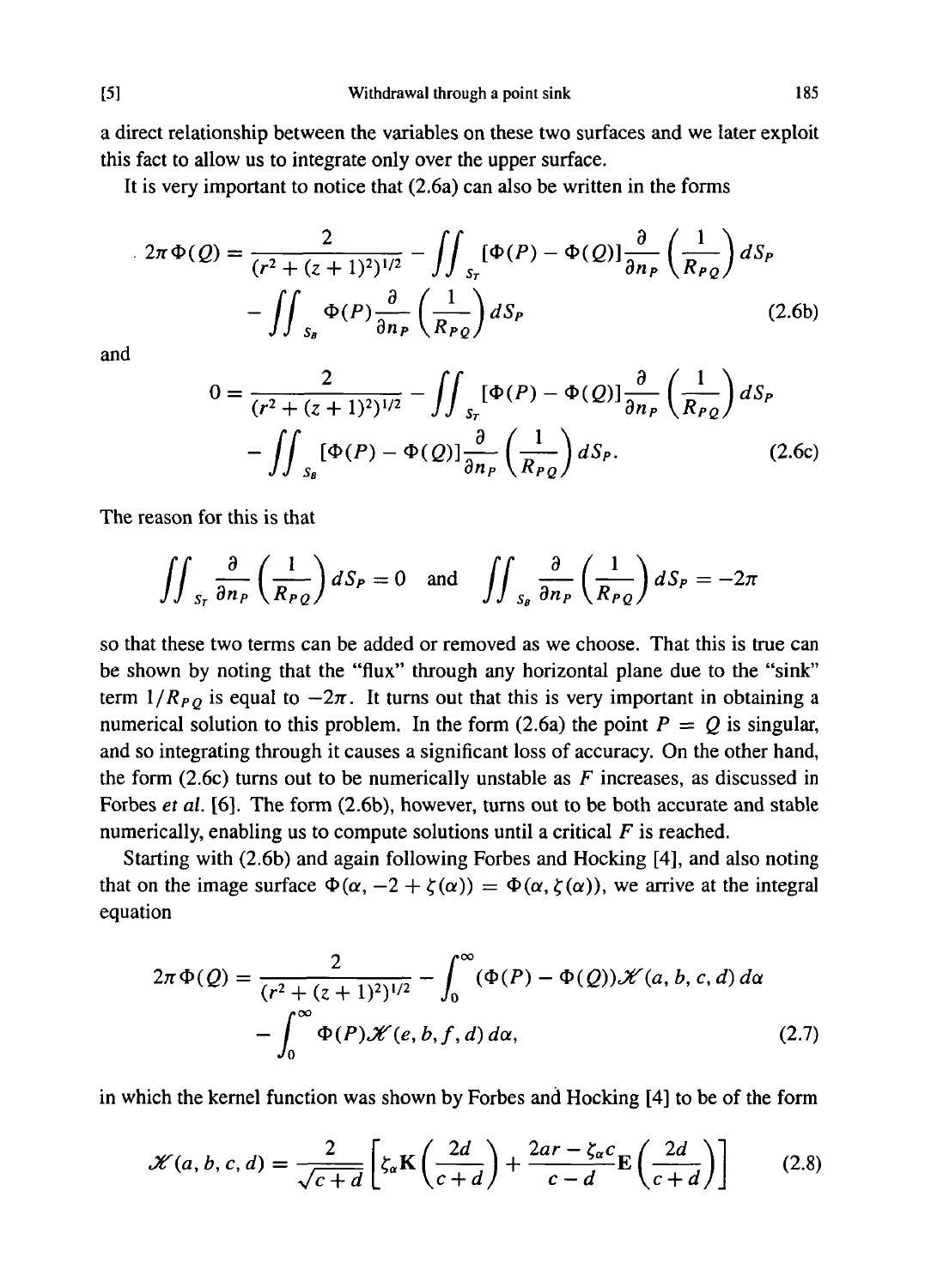where K and E are the complete elliptic integrals of the first and second kind as defined in Abramowitz and Stegun [1], and the functions  $a$  to  $f$  are defined as

$$
a = \alpha \zeta_{\alpha}(P) - (\zeta(P) - \zeta(Q)), \qquad b = r \zeta_{\alpha}(P)
$$
  
\n
$$
c = \alpha^{2} + r^{2} + (\zeta(P) - \zeta(Q))^{2}, \qquad d = 2r\alpha, \qquad (2.9)
$$
  
\n
$$
e = \alpha \zeta_{\alpha}(P) - (2 + \zeta(P) + \zeta(Q)), \qquad f = \alpha^{2} + r^{2} + (2 + \zeta(P) + \zeta(Q))^{2}.
$$

It is convenient to solve this problem using a formulation based on arclength along the surface, so that *s* is the distance from  $\alpha = 0$  to Q, and  $\sigma$  is the distance along the surface to P. The standard formula

$$
\left(\frac{dr}{ds}\right)^2 + \left(\frac{d\zeta}{ds}\right)^2 = 1\tag{2.10}
$$

defines the arclength s in terms of r and  $\zeta$ .

Rewriting the integral equation (2.7) in terms of arclength, we obtain

$$
2\pi \phi(s) = \frac{2}{(r^2(s) + (\zeta(s) + 1)^2)^{1/2}} - \int_0^\infty (\phi(\sigma) - \phi(s)) \mathcal{K}(A, B, C, D) d\sigma - \int_0^\infty \phi(\sigma) \mathcal{K}(E, B, F, D) d\sigma,
$$
 (2.11)

where  $\phi(s)$  is the potential along the free surface and

$$
A = r(\sigma)\zeta'(\sigma) - r'(\sigma)(\zeta(\sigma) - \zeta(s)), \qquad B = r(s)\zeta'(\sigma),
$$
  
\n
$$
C = r^{2}(\sigma) + r^{2}(s) + (\zeta(\sigma) - \zeta(s))^{2}, \qquad D = 2r(s)r(\sigma),
$$
  
\n
$$
E = r(\sigma)\zeta'(\sigma) - r'(\sigma)(2 + \zeta(\sigma) + \zeta(s)), \qquad F = r^{2}(\sigma) + r^{2}(s) + (2 + \zeta(\sigma) + \zeta(s))^{2}.
$$

Eliminating  $\Phi$ <sub>z</sub> from the Bernoulli equation (2.4) and the kinematic condition (2.3) and combining leads to a single relation,

$$
\frac{1}{2}F^2\left(\frac{d\phi}{ds}\right)^2 + \zeta(s) = 0,\tag{2.12}
$$

on the free surface  $z = \zeta(r)$ .

The integral equation (2.11) is coupled with the condition (2.12), subject to (2.10), to give the complete formulation of the problem. This form of the integral equation has a logarithmic singularity in the complete elliptic integral  $K$  in the integrand as  $r \rightarrow \sigma$  in the first integral. Forbes and Hocking [4] removed this singularity to create a non-singular integral equation, but doing so in the finite depth problem produced a system which was numerically unstable and failed to converge, leading them to use a different method altogether [6]. We will return to this matter later.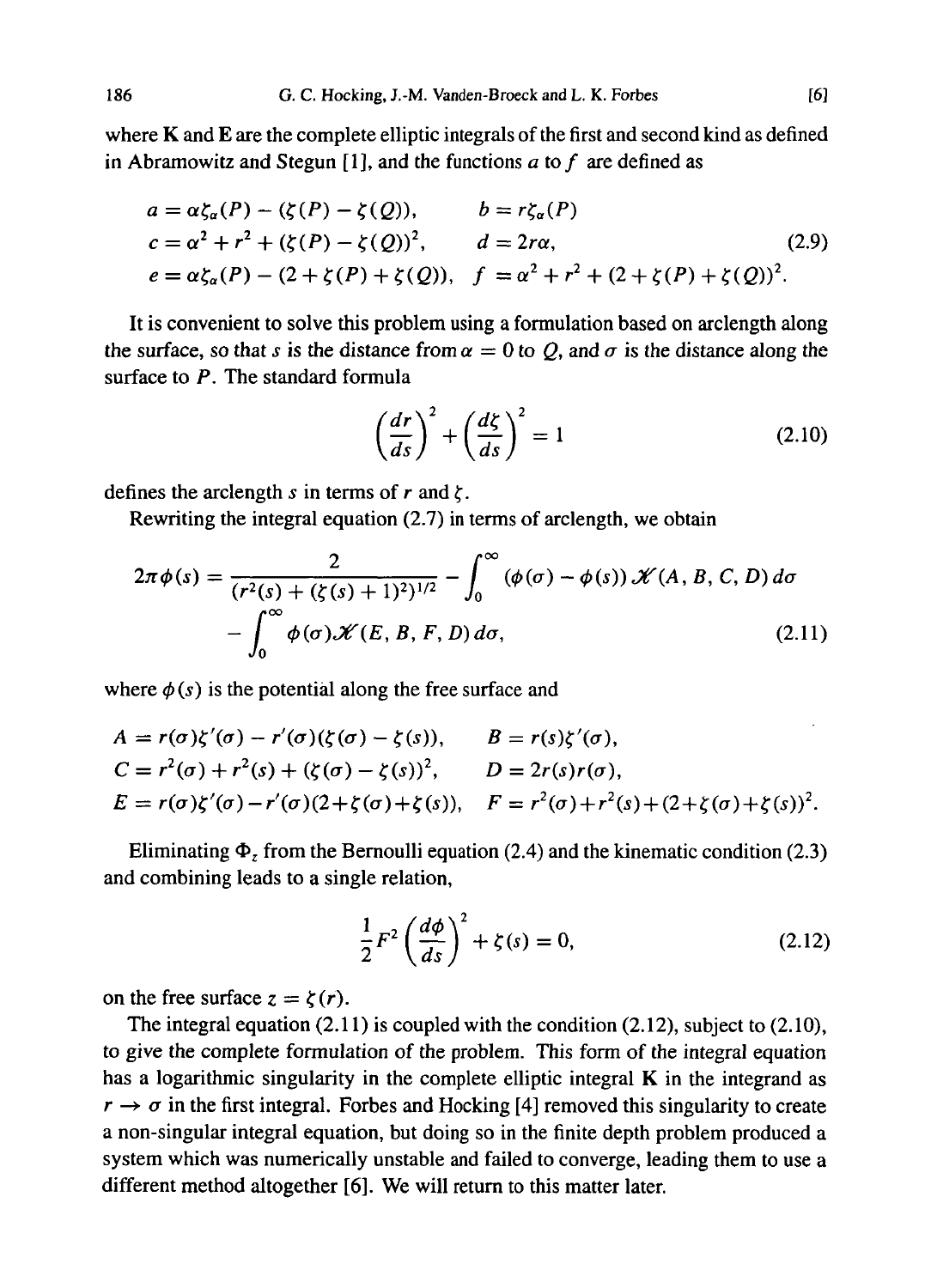### **3. A solution for small Froude number**

It is possible to obtain a solution valid for small Froude number by expanding about a flat free surface,  $\zeta = 0$ . We only compute the first term of this solution, since to compute higher order terms leads to prohibitively difficult algebra for little gain, since we will later solve the problem numerically.

Let

$$
\Phi(r, z) = \Phi_0(r, z) + F^2 \Phi_1(r, z) + O(F^4) \quad \text{and} \quad \zeta(r) = F^2 \zeta_1(r) + O(F^4) \tag{3.1}
$$

and substitute into (2.1) to (2.4). To first order the problem is that  $\Phi_1$  should satisfy Laplace's equation, and that the normal derivative at  $z = -1$  and  $z = 0$  should be zero. At this order (2.4) does not appear. The solution for  $\Phi_1$  is thus the flow from a point sink between two flat plates, and is given in [6]. Substituting this solution into (3.1) we may obtain  $\zeta_1(r)$ , so that a first approximation to the free surface shape is

$$
\zeta(r) = F^2 \zeta_1(r) + O(F^4) = -\frac{1}{2} F^2 (\Phi_{1r}^2 + \Phi_{1z}^2) + O(F^4)
$$
  
= 
$$
-\frac{F^2}{8\pi^2} (H(r)^2 + V(r)^2) + O(F^4)
$$
(3.2)

where  $H(r)$  and  $V(r)$  come from the derivatives of  $\Phi_1$  evaluated on  $z = 0$ , that is,

$$
H(r) = rA(r) + \sum_{\substack{k=-\infty\\k\neq 0}}^{\infty} rB(r, k), \quad V(r) = A(r) + \sum_{\substack{k=-\infty\\k\neq 0}}^{\infty} (1 - 2k)B(r, k) \tag{3.3}
$$

where  $A(r) = (r^2 + 1)^{-3/2}$  and  $B(r, k) = (r^2 + (1 - 2k)^2)^{-3/2}$ . This small Froude number solution converges to graphical accuracy with only 40 terms in each series. We will use it to compare with solutions to the following numerical scheme.

### **4. Numerical method**

In this section we give a brief description of the numerical scheme employed to obtain an accurate solution to the system of equations (2.10)-(2.12).

The free surface was truncated some distance,  $\sigma_T$ , from the central point above the sink and discretised into  $(N + 1)$  intervals of length  $\Delta \sigma$ , that is,  $\sigma_1 = 0$ ,  $\sigma_2 =$  $\Delta \sigma$ ,  $\sigma_3 = 2\Delta \sigma$ , ...,  $\sigma_{N+1} = N \Delta \sigma = \sigma_T$ . Values of  $\phi = \phi_k$ ,  $k = 1, 2, \ldots, N$ , and  $\zeta_k, k = 1, 2, \ldots, N$ , were assigned to each point. Using these values it is possible to compute  $\zeta'(\sigma)$  using finite differences, and then  $r'(\sigma)$  can be obtained using (2.10). Finally,  $r(\sigma)$  can be obtained using numerical integration. The elliptic integrals can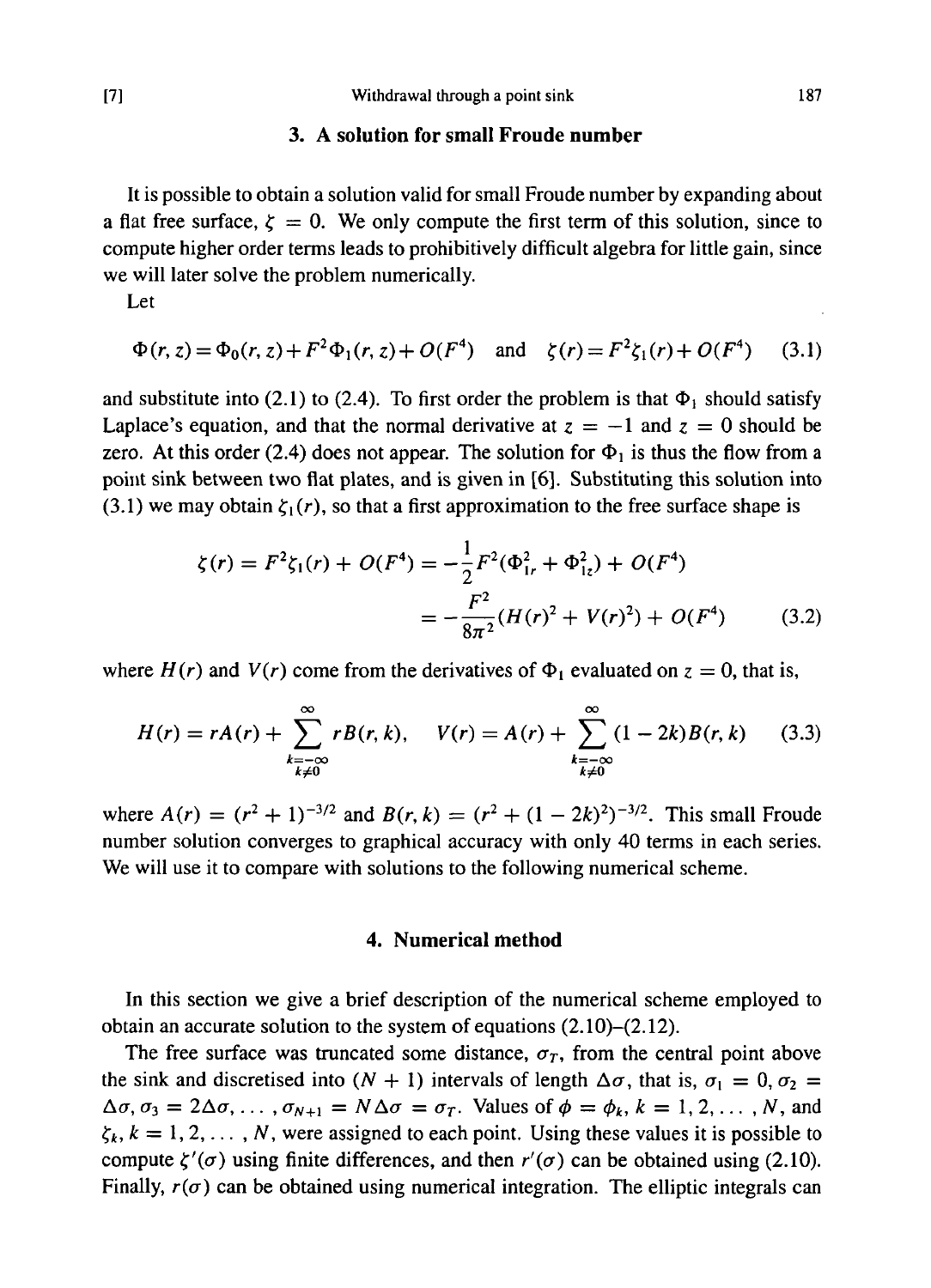be obtained with an error of less than  $10^{-8}$  using polynomial representations given in Abramowitz and Stegun [1].

The unknowns are thus  $\phi_k$ ,  $k = 0, 1, 2, ..., N$ , and  $\zeta_k$ ,  $k = 0, 1, 2, ..., N$ , and there are *2N* of these. The error at the midpoint of each interval in the integral equation can be evaluated, and the error in the Bernoulli condition at the endpoints of each interval provide  $2N - 1$  equations. The final equation is simply that  $\phi_N$  is extrapolated from the previous points. The evaluation of the integral is performed using a midpoint rule which therefore avoids the singularity as  $\sigma \rightarrow s$ . There is no point in using a higher order scheme for the integral because the error is dominated by the presence of this singularity, so higher order schemes give no greater accuracy. The error decays linearly for increasing *N* for this integral. This system of *2N* equations is then solved using a Newton iteration scheme.

Careful analysis of the equation reveals another numerical problem. The coefficient of E, the elliptic integral, in the integrand, while well-behaved, has a term of order  $\Delta s^2$  in the denominator as  $\sigma \to s$ . The numerator of this term also has this behaviour, but numerically this means that the error in the numerator must be at most  $O(\Delta s^4)$ or there will be an  $O(1)$  error in this term. This was treated using a four-point interpolation formula and a higher order finite difference scheme for all interpolation and differentiation. This was found to give an accurate representation of this term.

The iterations were found to converge very well, and solutions were computed over a range of values of *F.* The actual free surface shapes, however, were found to converge rather slowly, and  $N = 400$  and  $\Delta s = 0.025$  were required along the free surface to obtain solutions to graphical accuracy.

### **5. Results and discussion**

Figure 3 shows a comparison of the numerically computed free surface shape with (a) the small Froude number solution at  $F = 0.5$ , (b) the small Froude number solution and the solution of Forbes *et al.* [6] at  $F = 1.25$ . The fundamental singularities method, [6], failed to converge for  $F > 1.5$ . Similarly, it was found that a method using evaluation of the error at the endpoints of the discrete intervals (rather than the midpoints), but using the formulation given in this paper, broke down at about the same value of *F.* The agreement of the numerical scheme with the small Froude number solution is very good at  $F = 0.5$ , but the deepest point of the dip is slightly different to the full nonlinear solution at  $F = 1.25$ . Agreement with the solution of [6] is excellent.

Figure 4 shows the development of a ring of very small waves on the free surface as *F* increases. The maximum *F* was found to be at around 3.24, when the innermost wave rose up to form a stagnation ring around the central stagnation point, much as happened in the case of infinite depth. An analysis of the nature of this stagnation line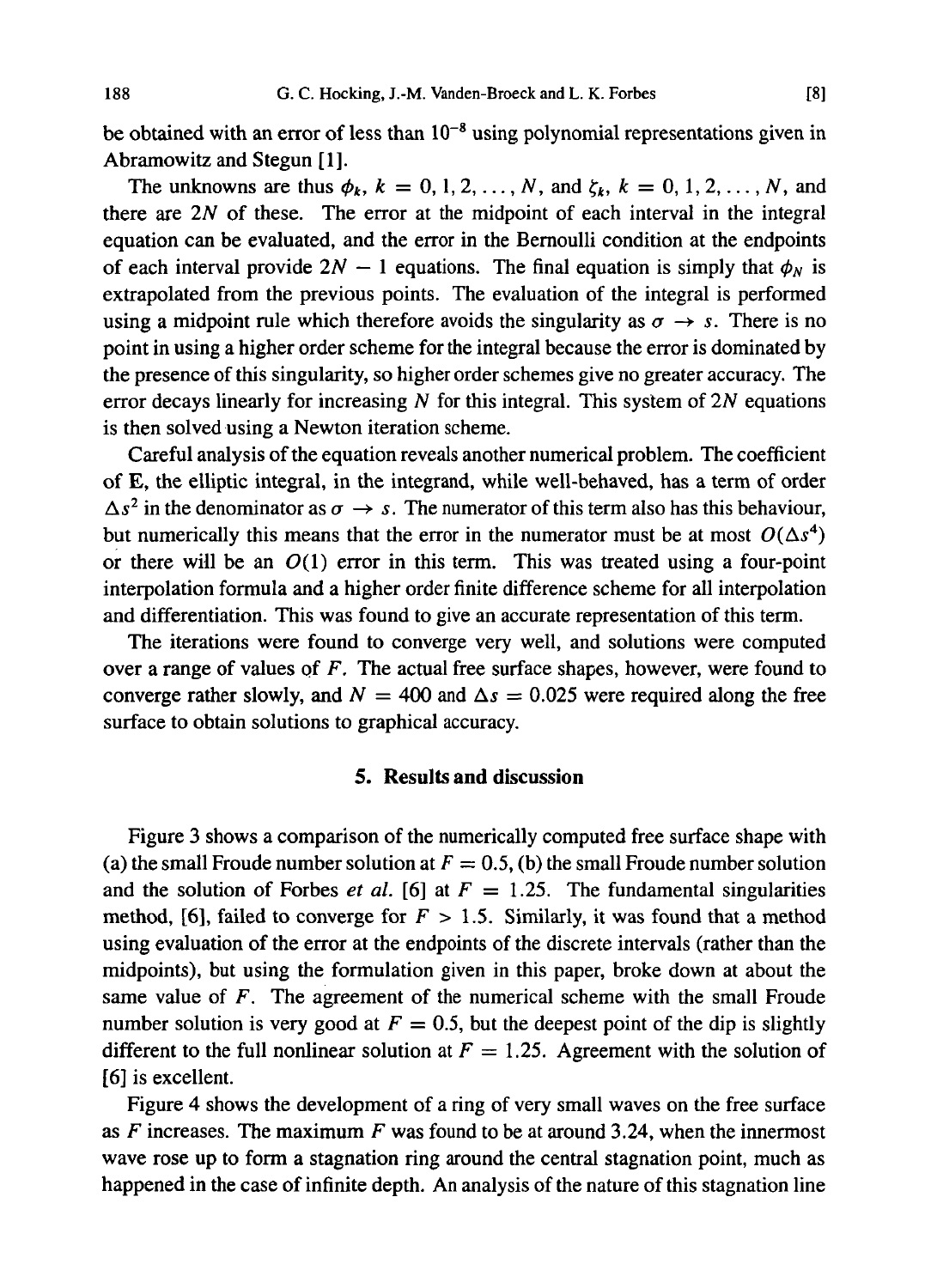

FIGURE 3. Comparison of solutions using the small Froude number expansion with numerical solution in this paper for  $F = 0.5$ , and small F solution with the fundamental singularities method of Forbes et *al.* [6] and the numerical method of this paper for  $F = 1.25$ .



FIGURE 4. Axisymmetric free surface shapes for increasing values of *F* up to that near the limiting value,  $F = 2.7, 3.0, 3.24.$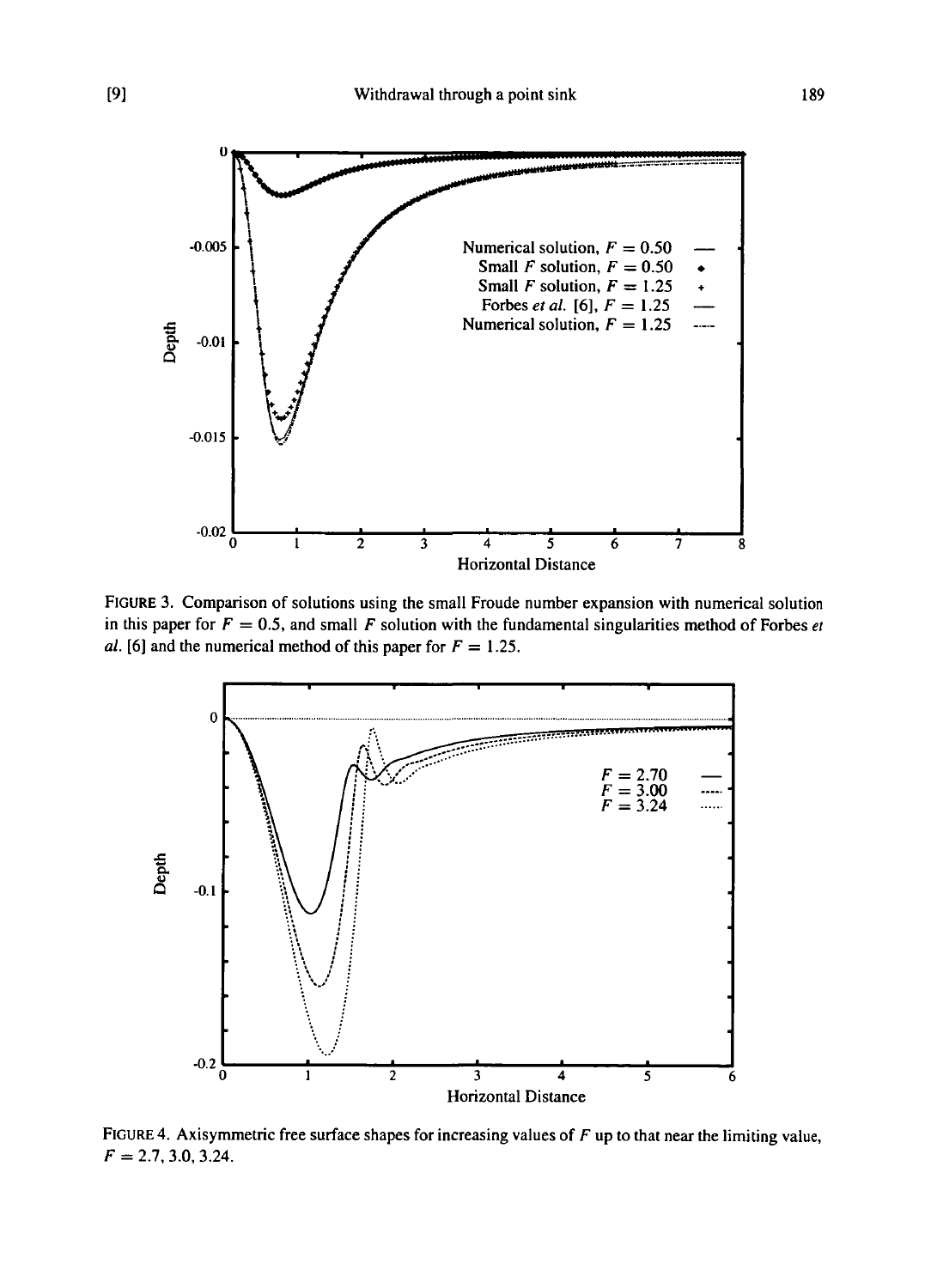is given in [17].

These results are in qualitative agreement with the behaviour of flow into a point sink in a fluid of infinite depth. However, it is clear that the numerical schemes to solve this problem are variable in their success. The "fundamental singularities" method described in [6], and variations on the scheme used in this paper were unsuccessful in computing solutions beyond  $F = 1.5$ . In fact if the singularity is removed as was done in Forbes and Hocking [4], the Newton method failed to converge for any value of *F* even when the starting guess was extremely good.

In terms of the general result, it is of interest to compare it to various experimental, analytical and numerical work on this problem. In particular, it is of interest to examine the critical drawdown Froude number,  $F = F_c$  and how this relates to the value of *F* at which the steady solution computed here fails, that is, when the stagnation ring forms. Are the two events related in some way? Craya [3] performed an analysis which suggested that the critical drawdown Froude number would be around  $F_c = 2.54$  for the case of a point sink on the bottom of the fluid region, and Wood [18] suggested a modification for a fluid of infinite depth which gives  $F \approx 5.08$ (since the flux is doubled). Experiments by Gariel [7],  $F_c \approx 2.55$ , Harleman *et al.* [8],  $F_c \approx 1.61$ , Lubin and Springer [13],  $F_c \approx 2.53$ , and Lawrence and Imberger [12],  $0.3 < F_C < 5.3$ , all obtained critical values around these expected values. Numerical experiments [2,19] computing the dip formed in a free surface in a circular tank with a hole in the bottom obtained a critical value of  $F_c \approx 3$ . Jirka and Katavola [11] obtained much lower values, but were using layers separated by a very diffuse interface. Forbes and Hocking [5] obtained solutions for flow including circulation about a withdrawal "bath" hole, but taking the minimum Froude number at which they obtained solutions with an air cone through the middle gives a critical value of  $F = \sqrt{2}\pi \approx 4.4$ , a little higher than the other values, but for a slightly different situation (a particular outflow velocity profile was assumed across the outlet hole).

The values at which the stagnation ring forms in both this case of the sink on the bottom, and of the sink in infinite depth, [4],  $F_c \approx 6.4$ , agree quite well with the value obtained using the approximate analyses of Craya [3] and Wood [18]. This quite strongly suggests that the formation of this stagnation ring is the physical event which triggers the collapse of the single layer flow, or if there is another layer above of different density, the transition to a flow in which both layers are entering the sink.

It would seem likely that the formation of the secondary stagnation ring is the prelude to some kind of wave breaking event, and at higher Froude number, an unsteady flow situation would occur. In other words, either there is an unsteady flow or, if there is a layer of different density above, there may also be a steady flow in which fluids from both layers are entering the sink. This would be analogous to the two dimensional work of Hocking [9], for example. Work is currently under way to determine if either or both of these flow types is possible.